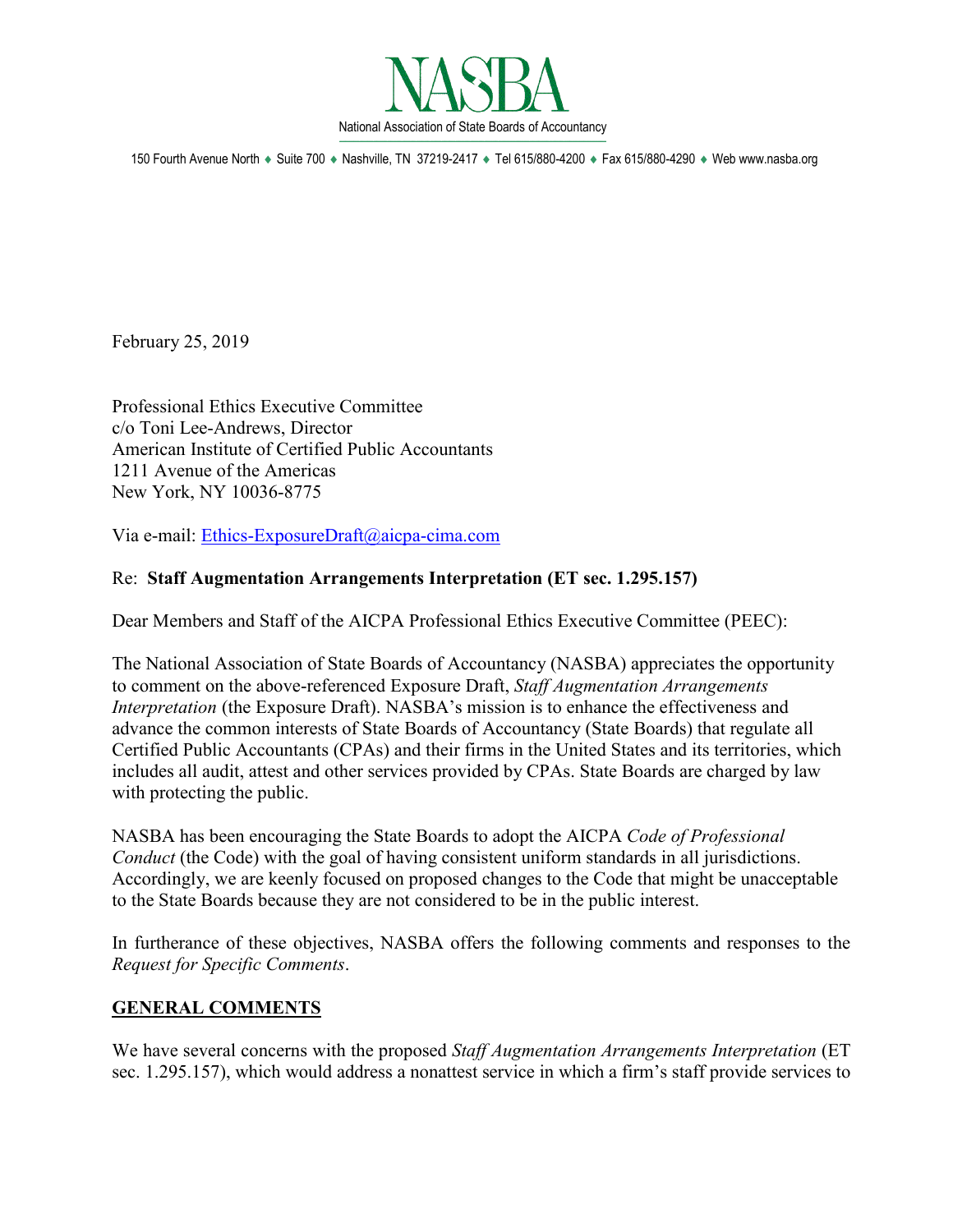Professional Ethics Executive Committee c/o Toni Lee-Andrews, Director, AICPA February 25, 2019 Page 2 of 5

an attest client under the client's supervision. Our concerns about the independence implications of these arrangements are summarized below:

## *Appearance of prohibited employment cannot be overcome by the application of safeguards.*

First and foremost, we are concerned that the manner in which staff would be employed in this proposal would make them indistinguishable from an attest client's other employees because client management would be responsible for directing the staff's daily activities. We believe this will be the case even if the member applies the required and suggested, optional safeguards described in the Exposure Draft. Avoiding simultaneous employment, in substance and appearance, is fundamental to independence and should be respected in all circumstances. We do not believe *any* safeguards would effectively mitigate threats to the appearance of independence when a firm uses these arrangements.

## *The proposed interpretation weakens the Code's independence requirements and does not serve the public or profession's interests.*

For decades, the Code (ET Section 1.275.005) has prohibited any firm professional from simultaneous employment with an attest client during the period covered by the financial statements or the period of the professional engagement. The Code provides only one exception to this rule; it allows members to serve as part-time, non-tenured adjunct instructors at educational institutions if the member applies safeguards, notably that the member not be a member of the institution's attest engagement team or in a position to influence the engagement. The PEEC adopted this exception only after much debate, due to shortages of qualified teaching personnel. While the PEEC was reluctant to create an exception to this rule, it was agreed to be in the public and the profession's best interests to allow members to teach the next generation of accountants and auditors.

Further, we believe that in most cases, the client in need of staff augmentation could obtain these services from a provider that is not required to be independent.

## *The proposed interpretation will be challenging to interpret, apply and enforce.*

The proposed interpretation requires the member to apply significant judgement in determining whether independence would be maintained during a staff augmentation engagement. For example, the notion of whether an engagement would be of "short duration" can be interpreted broadly to mean anything from one week to one year. Further, NASBA is concerned that some members, especially from smaller firms, may justify performing staff augmentation services even though, because of their size, they lack adequate safeguards to help mitigate self-review and other threats to independence, e.g., use of separate teams to perform attest and staff augmentation services.

We also believe State Board regulators will find it particularly challenging to enforce the rule given its subjectivity, which may result in disciplinary actions against licensees and firms for violating independence.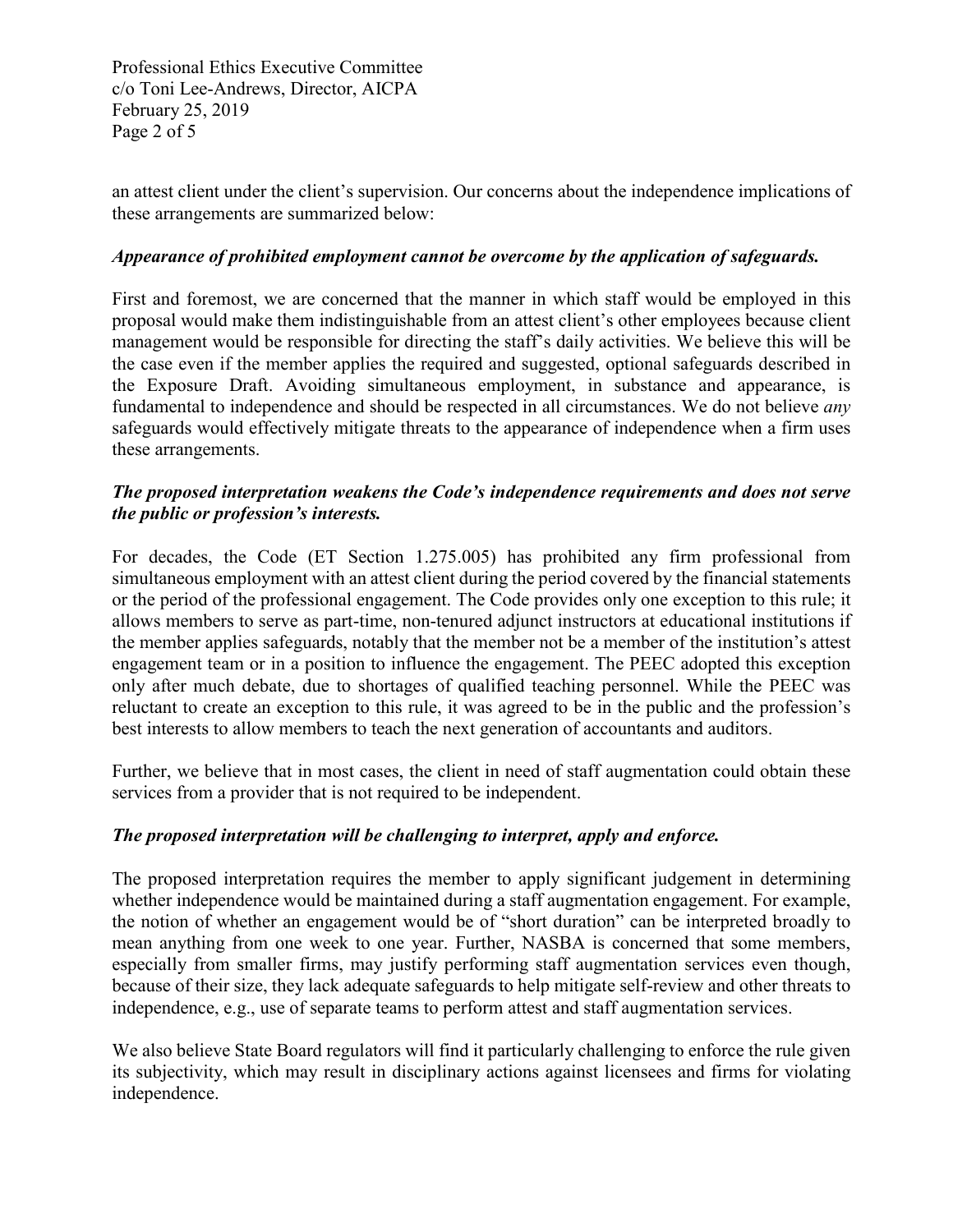Professional Ethics Executive Committee c/o Toni Lee-Andrews, Director, AICPA February 25, 2019 Page 3 of 5

The proposed interpretation is unique among the nonattest services currently addressed in the Code in that it requires the member to apply greater judgment than is typically required. Other nonattest services provisions in the Code more clearly describe the types of services and activities that would or would not impair independence. For example, the interpretation on Executive or Employee Recruiting (ET 1.295.135) describes the activities that would or would not impair independence:

#### 1.295.135 Executive or Employee Recruiting

- .01 When a member provides executive or employee recruiting services to an attest client, self-review and management participation threats to the covered member's compliance with the "Independence Rule [9" [1.200.001] may exist.
- .02 If the member applies the "General Requirements for Performing Nonattest Services [5]" interpretation [1.295.040] of the "Independence Rule" [1.200.001], threats would be at an acceptable level and independence would not be impaired. For example, a member may
	- a. recommend a position description or candidate specifications.
	- b. solicit and screen candidates based on criteria approved by the attest client, such as required education, skills, or experience.
	- c. recommend qualified candidates to the attest client for their consideration based on criteria approved by the attest client.
	- d. participate in employee hiring or compensation discussions in an advisory capacity.
- .03 However, threats to compliance with the "Independence Rule (1.200.001] would not be at an acceptable level and could not be reduced to an acceptable level by the application of safeguards, and independence would be impaired, if, for example, a member
	- a. commits the attest client to employee compensation or benefit arrangements.
	- b. hires or terminates the attest client's employees. [Prior reference: paragraph .05 of ET section 101]

NASBA acknowledges that the proposed interpretation for staff augmentation requires the member to apply certain safeguards. However, even those safeguards rely to some extent on member judgment as to what would be considered an arrangement of "short duration." Factors the member should consider in evaluating the appearance of prohibited employment (e.g., frequency, recurrence) are similarly vague. Though the interpretation would prohibit certain actions, in the end whether the member applies safeguards (such as the use of separate engagement teams) is purely a matter of member judgment.

Overall, NASBA recommends the PEEC not adopt the proposed interpretation as we believe the premise that firms may lend their staff to perform services under the client's supervision is inconsistent with the existing and longstanding provision in the Code that bars simultaneous employment with an attest client.

### **Request for Specific Comments**

1. Do you agree that the duration of the arrangement should be addressed in paragraph .02, and do you agree with the term short period of time? Are there other terms that you recommend PEEC consider that would be more appropriate and better understood?

## *As noted above, NASBA is concerned about the use of subjective terms in this proposed interpretation, which we see as problematic.*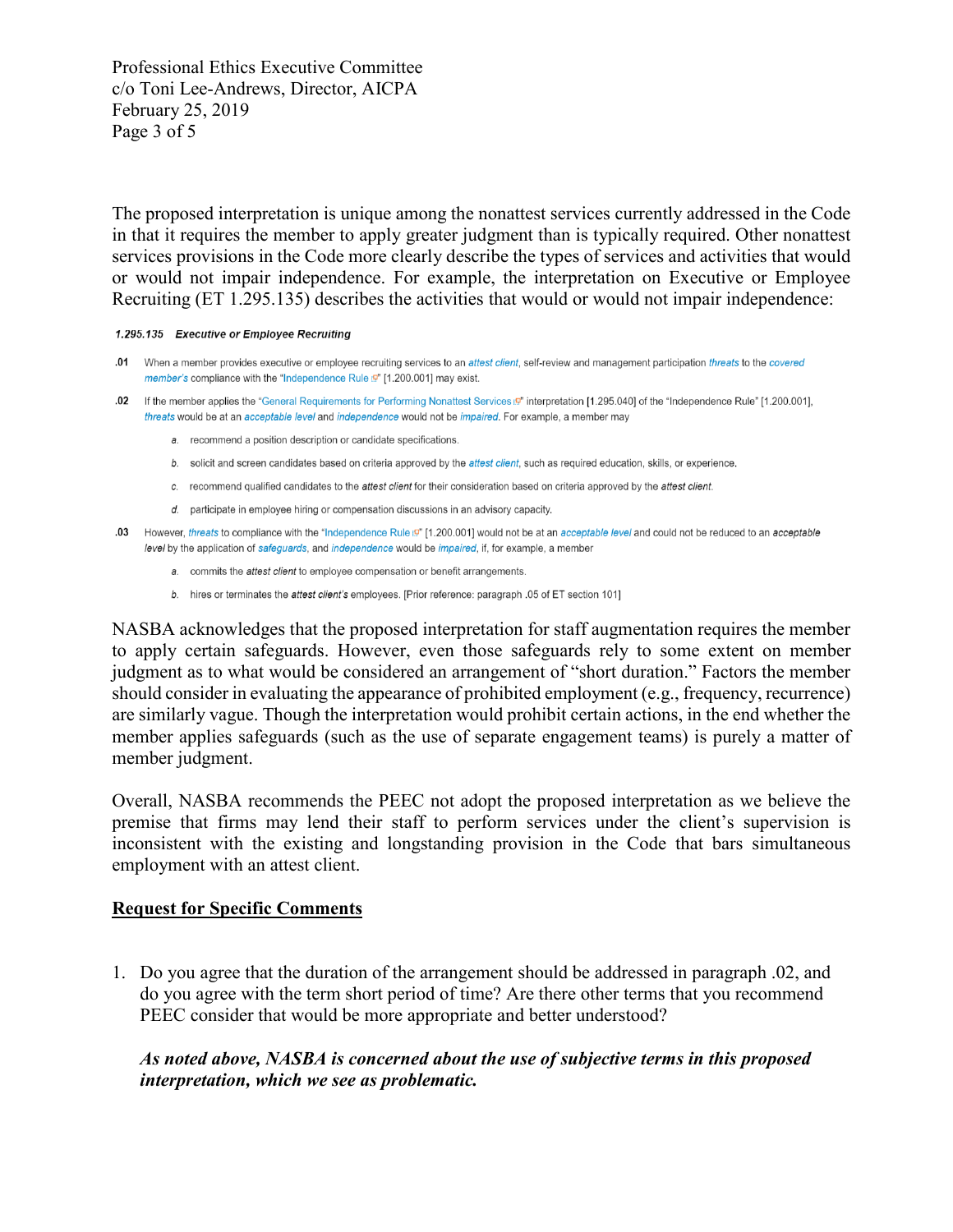Professional Ethics Executive Committee c/o Toni Lee-Andrews, Director, AICPA February 25, 2019 Page 4 of 5

2. Do you agree that staff augmentation is a nonattest service and that the proposed interpretation should be placed in ET section 1.295? If not, please explain where you believe it would be better placed.

## *NASBA does not believe the proposed interpretation should be incorporated into the Code.*

3. Do you have any concerns regarding application of the proposed interpretation to client affiliates? If so, please specify the type of affiliate (that is, parent, subsidiary, or sister entity), and describe the concerns and related threats and potential safeguards.

## *NASBA does not agree that the service should be provided to the attest client or to client affiliates included in the financial statement reporting entity's financial statements.*

4. Do you foresee any hardships or regulatory issues that are created by the proposal? If so, please explain.

*As noted above, NASBA believes that both members and State Board regulators would struggle to apply and enforce the proposed interpretation. Similarly, bodies such as professional ethics committees of state CPA societies, the PEEC and AICPA Joint Trial Board will likely find it difficult to apply. We foresee the rule's application by all these parties will be far from uniform.* 

5. Do you agree with PEEC's approach to address the appearance of prohibited employment set forth in paragraphs .03–.05? If not, please explain what you believe would be a better approach.

# *NASBA does not believe there are any safeguards a firm could apply to effectively mitigate threats to independence (either in fact or appearance) under this proposal.*

6. Do you suggest any additional factors for evaluation of the appearance of prohibited employment that PEEC should consider?

*NASBA suggests the PEEC not move forward with this proposal. If the AICPA staff are receiving inquiries on these services, PEEC may wish to consider frequently-askedquestions or other nonauthoritative guidance to address the independence implications of such arrangements.* 

7. Do you suggest any other safeguards that PEEC should consider to reduce threats to an acceptable level?

*NASBA does not believe that additional safeguards would be effective in mitigating threats to independence caused by staff augmentation arrangements as described in the Exposure Draft.*